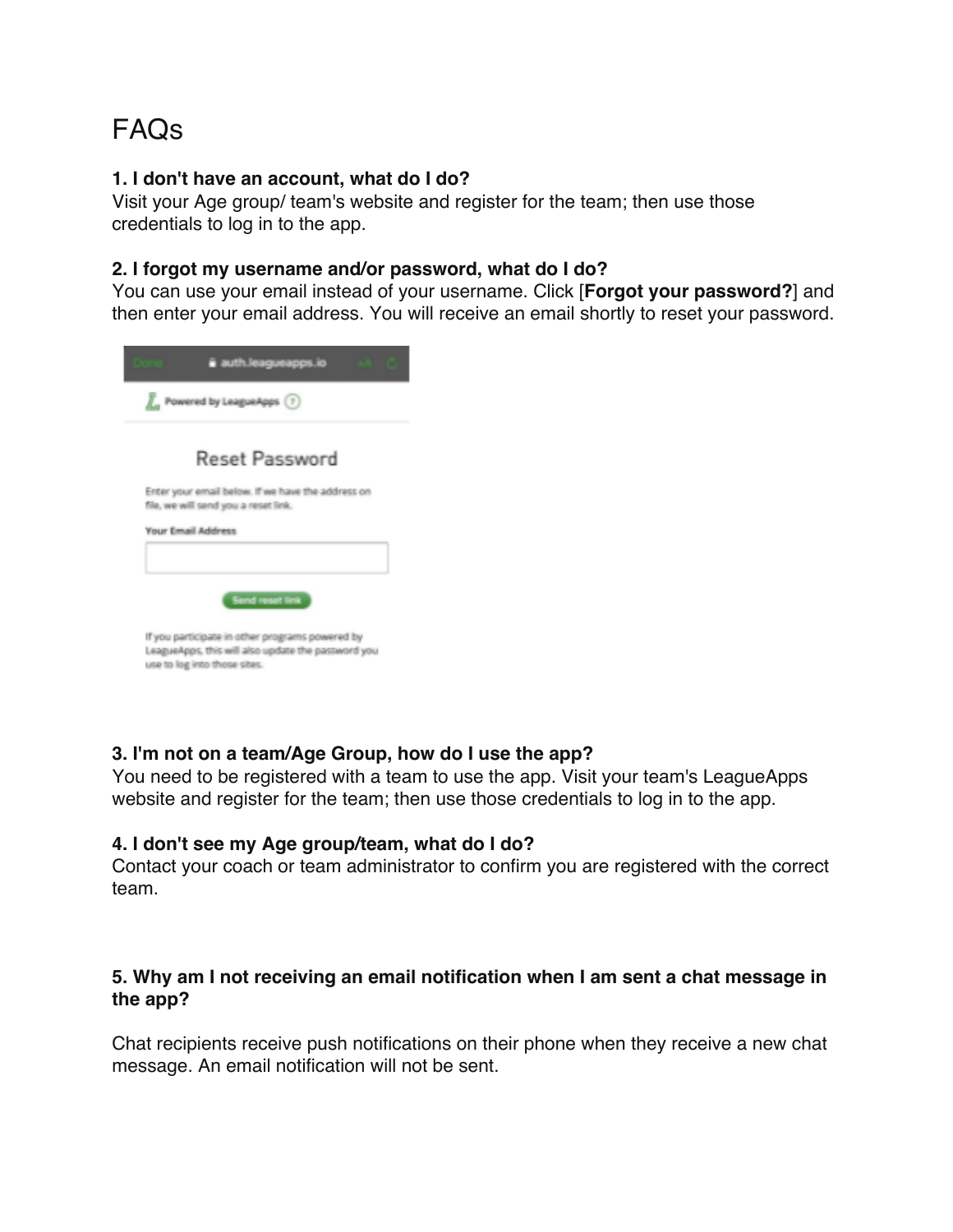# **6. Why am I unable to chat with a select parents on my team?**

Chat recipients must have also downloaded the LeagueApps Play app in order to see the chat messages sent to them.

### **7. How do I edit a player's information or picture?**

Login to your age groups/team's LeagueApps website. On your member dashboard, click [**Edit Profile**] make the desired changes and then click [**Save Changes**].

| <b>Dashboard</b><br>Welcome back, Joanna                        |                                             |                              |                                                                   | Dashboard                                                     |                                     |
|-----------------------------------------------------------------|---------------------------------------------|------------------------------|-------------------------------------------------------------------|---------------------------------------------------------------|-------------------------------------|
|                                                                 |                                             |                              |                                                                   |                                                               | Account Settings<br>Change Password |
| <b>My Registered Activities</b>                                 |                                             |                              |                                                                   |                                                               | Invoices<br>Profile                 |
| Current<br>Past                                                 |                                             |                              |                                                                   | <b>Pay Multiple Invoices</b>                                  | <b>Edit Profile</b><br>My Schedule  |
| PROGRAM                                                         | <b>ROLE/TEAM</b>                            | <b>STATUS</b>                | <b>ACTIONS</b>                                                    | <b>ALERTS</b>                                                 | Officiating Schedule                |
| 2018 OTA XIII Bowling<br><b>Tournament</b><br>Begins Jan 15 '18 | Grit<br>Coptain<br>Manage or<br>add players | SPOT RESERVED<br><b>FREE</b> | + Registration next<br>steps<br>Lif Edit Registration<br>Settings | You haven't yet accepted<br>program waiver, accept<br>waiver. |                                     |

# **8. How do I contact a player or coach?**

You can contact a player or coach by sending them a chat message in the Chat tab; or on the app's age group/roster page, click on the person's name and choose [Call] [Message] or [Email].

# **9. What are my login credentials for the LeagueApps Play app?**

To login, you should use the same email and password as the account used when registering to the team. If you forget your password, your program administrator will no longer be able to change it on your behalf. You will be required to change it yourself by clicking the **Forgot password?** on the login screen. For more details on password resets, click here.

# **10. My schedule seems to be showing up in Eastern Time, but I'm not in that time zone - how can I fix this?**